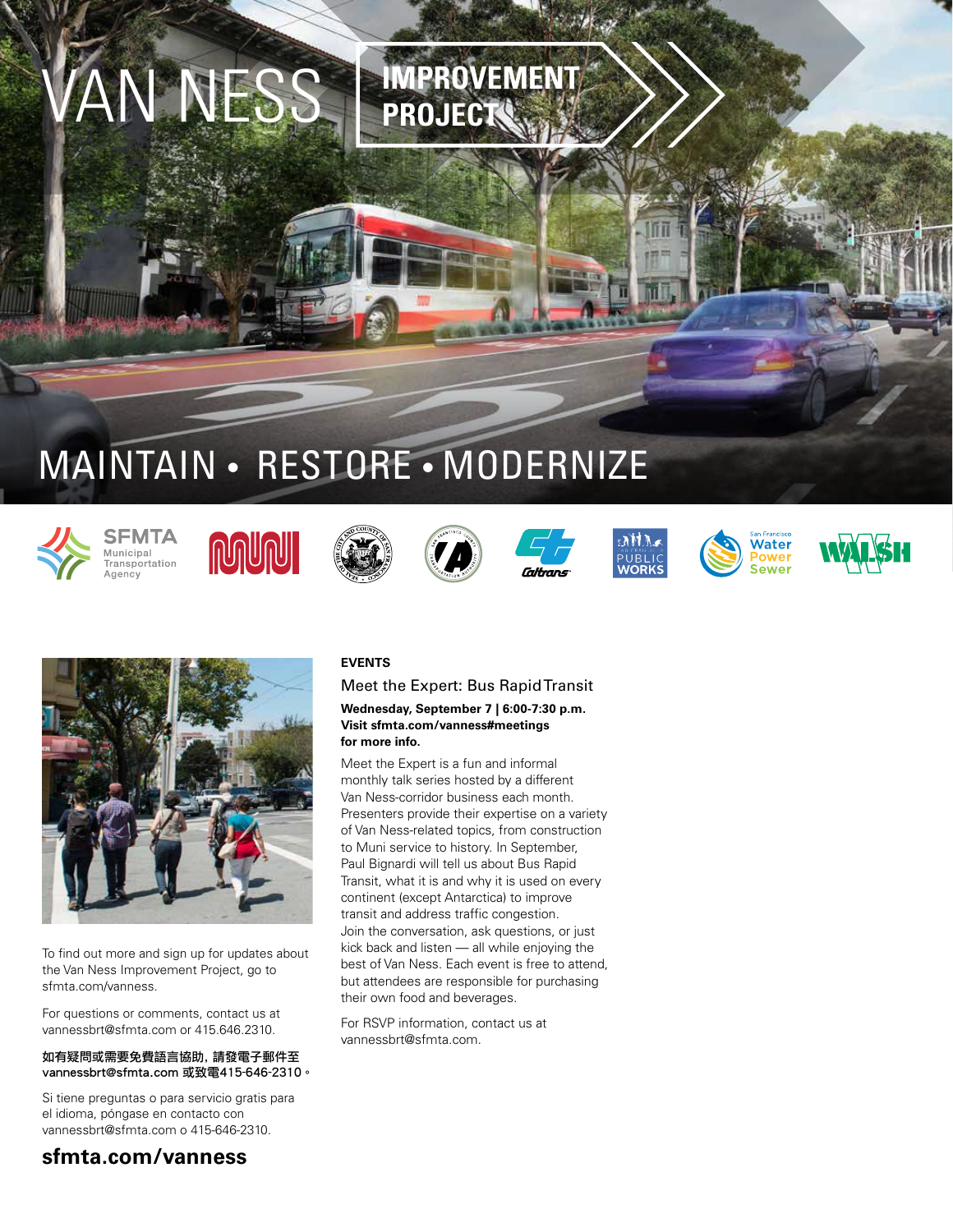# VAN NESS **IMPROVEMENT**

## **PROJECT**

SUMMER 2016 | ISSUE 3

## *Utilities Uncovered*

#### *By Meghan Daniels*

When construction of the Van Ness Improvement Project is complete, Van Ness Avenue will become one of the most efficient and reliable transit corridors in San Francisco. The activity below the street will be equally transformative.

Beneath Van Ness, a network of water lines and sewer mains work 24 hours a day, seven days a week, to deliver water to residents and convey sewage and stormwater to the city's treatment facilities. Much of this infrastructure is more than 100 years old and near the end of its lifecycle.

The utility replacements included in the Van Ness Improvement Project are critical for the neighborhood and anyone who uses Van Ness. As these systems continue to age, their repairs become

more expensive. Failures of these networks include extended service interruptions and sinkholes in the roadway that have significant impact on the community.

Understanding this urgency, the San Francisco Public Utilities Commission has partnered with the San Francisco Municipal Transportation Agency to take advantage of the Van Ness Improvement Project's upcoming construction to replace and repair some of the oldest water and sewer infrastructure in San Francisco.

Between Mission and Lombard streets, more than 11,000 feet of water lines and 20,200 feet of sewer lines will be installed. After these new networks are installed, they will reduce vulnerability to damage from earthquakes and minimize potential service outages.

**UNDERGROUND NETWORKS**

See page 3.

"The utility work included in the Van Ness Improvement Project will make it easier to conduct routine maintenance in the future," said Manfred Wong, senior project manager at the San Francisco Public Utilities Commission. "Relocating the sewers outside of the Bus Rapid Transit lanes means any future repairs will have minimal impact to traffic flow and transit reliability on Van Ness."

Portions of the emergency firefighting water system, which supplies more than 1,200 fire hydrants throughout San Francisco, will also be overhauled.

In addition to these pipe networks, Van Ness Avenue is going greener. In the Civic Center Historic District, new sidewalk features will naturally manage stormwater. These features, known

**HISTOR BENEATH** See page

*SEE UTILITIES, PAGE 2*

**RESPONDING TO NEIGHBORS** See page 2.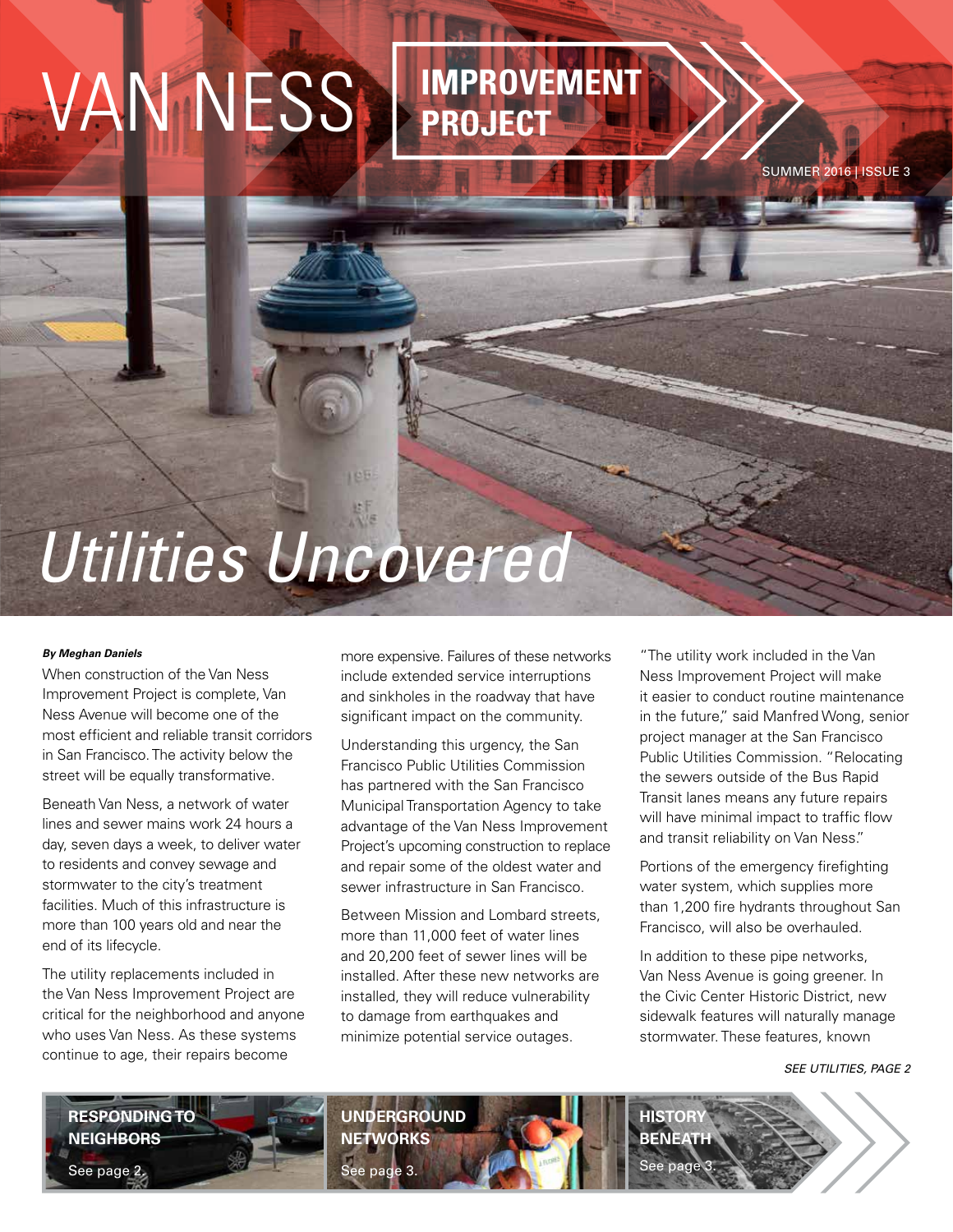## Van Ness is Open for Businesss

#### *By Sean Cronin*

When the Van Ness Business Advisory Committee held its inaugural meeting earlier this year, members were clear about what they saw as the biggest obstacle for the Van Ness Improvement Project and maintaining traffic flow on Van Ness Avenue: double parking.

When construction begins on Van Ness, traffic will be reduced to two lanes in each direction to accommodate parking needs and construction safety zones. When construction ends, the third lane in each direction will be reserved for Muni, Golden Gate Transit and emergency vehicles. Illegally double parking during or after construction will, in effect, reduce one of the city's major north-south arterials to a single lane. Enforcement will be critical to keep traffic flowing.

Enforcement, though, is only part of the San Francisco Municipal Transportation Agency's strategy.

After speaking with merchants about their concerns, the SFMTA found an immediate opportunity to create temporary commercial loading zones at most of the discontinued Muni stop locations, in addition to plans already in place to relocate some loading zones off Van Ness during construction.

Although these old stop locations have been legislated to become metered parking, it would be costly and ineffective to

### *FROM PAGE 1*

## **Utilities**: Working Beneath the Surface

as rain gardens, use a natural process through plants and soils to treat water and relieve strain on stormwater systems. These will serve as a catalyst for sustainable urban development in the city.

Furthermore, new lights along the corridor will include energy-efficient LED street and sidewalk lighting, increasing safety and visibility for everyone using Van Ness.

When construction of the Van Ness Improvement Project is complete, this package of improvements will better meet the needs of the community today and for future generations.



**NEWSLETTER IS PRODUCED BY** San Francisco Municipal Transportation Agency One South Van Ness Avenue San Francisco, CA 94103

415.646.2310 vannessbrt@sfmta.com



*The Van Ness Improvement Project is working with corridor businesses to minimize the adverse effects of construction.*

convert them before the end of construction. For example, parking meters may need to be removed when utility and roadway work is being done at the curb.

This refined plan will give businesses additional access on Van Ness while providing flexibility and cost-savings for the project. After construction, residents will see parking restored in these locations.

The Van Ness Improvement Project team is committed to collaborative solutions such as this. If you have other ideas or suggestions, you can share them with staff by sending an email to vannessbrt@sfmta.com.

### **You Asked!** *Who do I contact about disruptions?*

311 is San Francisco's easy-to-remember customer service phone number, app and website that will connect you to customer service representatives who are ready to help with information and services. Customers who contact 311 about the Van Ness Improvement Project will be connected to project staff.

Though it is not as easy to remember as 311, you may also reach the Van Ness Improvement Project staff directly, by calling our hotline at 415-646-2310 or sending an email to vannessbrt@sfmta.com.



*Lulu Feliciano is the Outreach Manager for the SFMTA, ensuring we communicate and engage with the public as we deliver improvement projects.*

This civic improvement project on Van Ness Avenue from Aquatic Park to Mission Street provides transportation upgrades, including San Francisco's first Bus Rapid Transit system, a globally proven solution to improve transit service and address traffic congestion; utility maintenance, including street repaving, and sewer, water and emergency firefighting water system replacement; and civic improvements, including streetlight replacement, new sidewalk lighting, landscaping and rain gardens.

*All images by SFMTA unless otherwise noted.*

■ 311 Free language assistance / 免費語言協助 / Ayuda gratis con el idioma / Бесплатная помощь переводчиков / Trợ giúp Thông dịch Miễn phí / Assistance linguistique gratuite / 無料の言語支援 / 무료 언어 지원 / خط الساعدة الجانى على الرقم/ Libreng tulong para sa wikang Filipino / การช่วยเหลือทาง ด้านภาษาโดยไม่เสียค่าใช้จ่าย